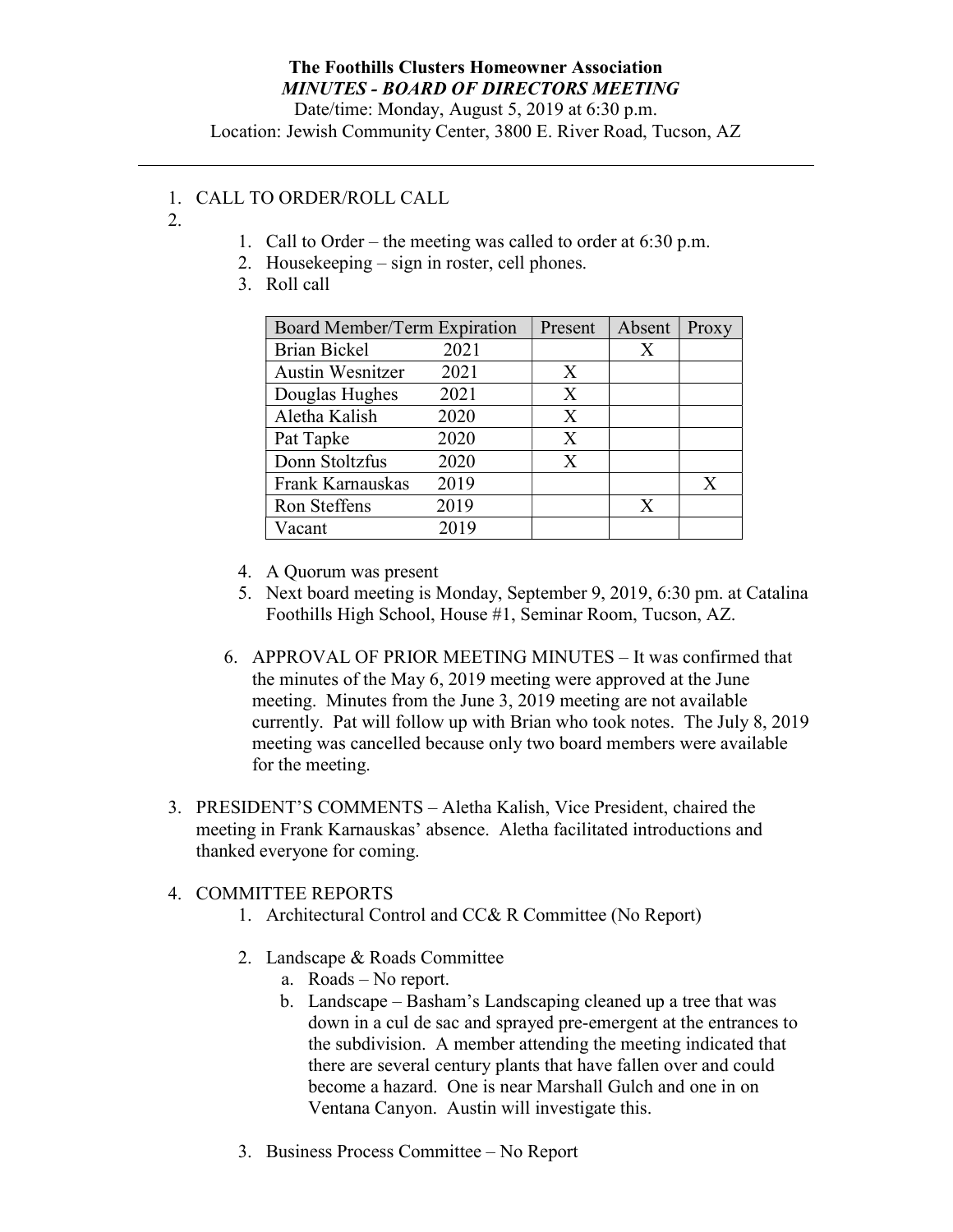- 4. Communications Committee No Report
- 5. Finance Committee
	- i. The Balance Sheet Comparison as of July 31, 2019, A/R Aging Summary as of July 31, 2019 and the Transaction List by Date for July 2019 were reviewed and copies are attached.
	- ii. Approval of the 2019 Budget was tabled until the September meeting.
	- iii. Before the meeting Brian asked the Board to consider changing the current accounting software from Quick Books on-line software to Caliber HOA Management Software, a full accounting and integrated property management software product designed for management companies and self-managed HOA's and recommended by Western Alliance Bank. The Caliber system will cost approximately \$40 per month but has significant upgrades compared to QuickBooks in both the accounting and property management areas and it is possible that we can eliminate the need of a storage facility and eliminate that expense. Motion to change current accounting software from Quick Books on-line software to Caliber HOA Management Software was made seconded and unanimously passed.
- 6. Welcoming Committee
	- a. Pat will contact Brian for a list of names of new homeowners from April to the present. A report will be presented at the September meeting.
- 5. OLD BUSINESS
	- a. There is still on open position of the Board. See Nominating Committee under New Business. We hope to find a candidate for this position to include on the ballot for the annual meeting.
	- b. 2019 Plan of Action Table until September meeting.
- 6. NEW BUSINESS
	- a. Removal of dog at 3700 block of N. Guthrie Mountain. The board was notified on July 25, 2019 by a resident of Foothills Clusters that he was bitten by an off-leash dog while he was walking his dog in the 3700 block of Guthrie Mountain. The owner of the offleash dog was identified, and Pima Animal Care Center was notified. The board posted notice of the attach on their website, on NextDoor and notified all residents on our email list of the presence of an aggressive dog on that block and warned residents to exercise caution. Attempts by the parties to find a satisfactory solution to the situation failed and the owner of the dog was notified that the Board of Directors would vote to order the dog removed at the Board of Directors meeting on August 5, 2019. Both parties in this matter were notified and are present. The owner of the dog said that the dog had gotten out due to a misfunctioning gate. He indicated that he has taken steps to be sure the gate does not misfunction in the future and he is doing